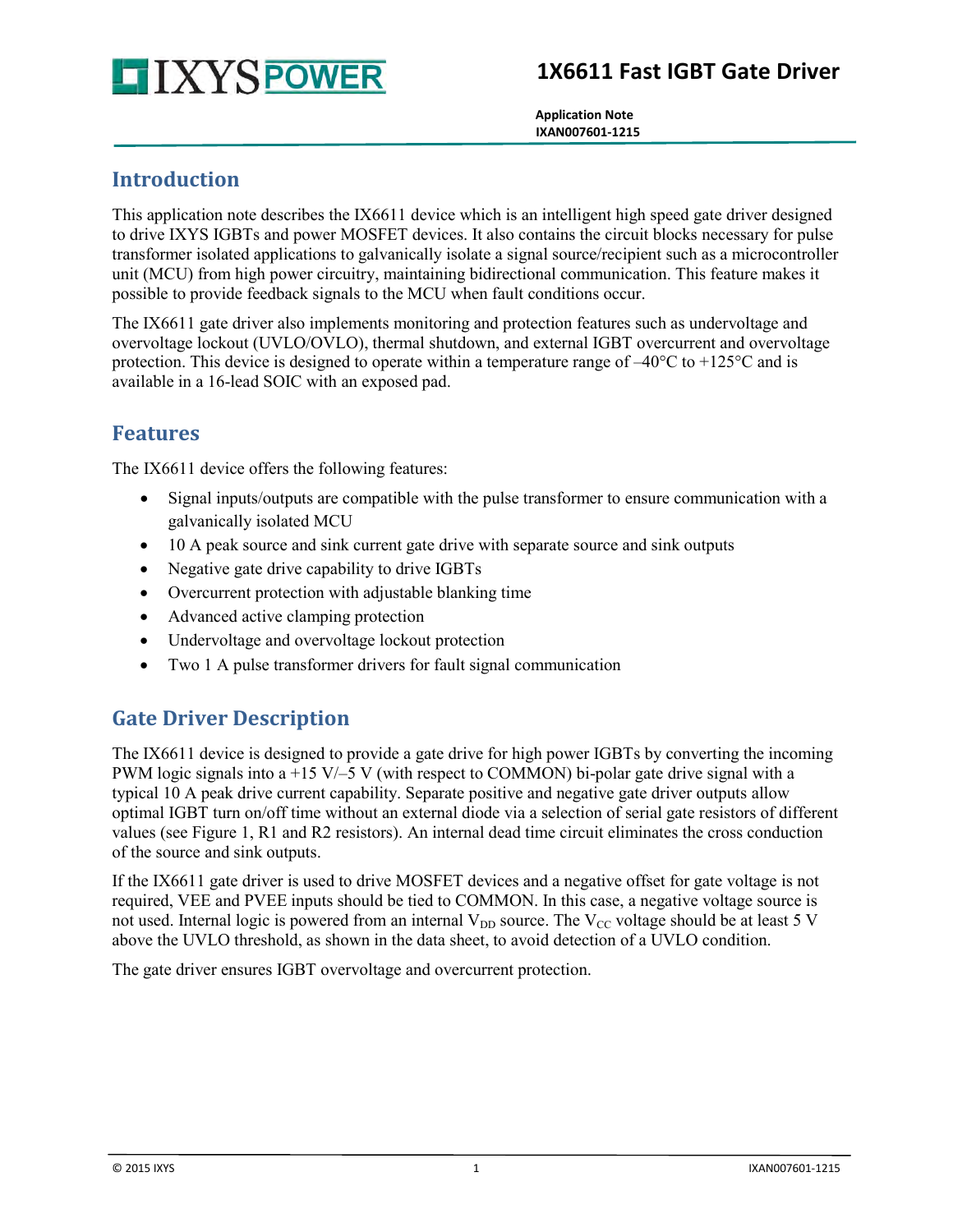# **Active Clamping Protection**

Active clamping protection feature prevents IGBT damage if the inductive load is turned off with a high inductive current. To avoid a situation in which the IGBT collector voltage easily exceeds breakdown limits and destroys the IGBT, consider keeping the IGBT in conduction mode until the energy stored in the inductor is insufficient to initiate a collector overvoltage condition. The IX6611 gate driver utilizes an ACL comparator with a 3 V threshold with respect to VEE voltage that may be used for implementing an advanced active clamping technique, as shown in the application circuit diagram in [Figure 1.](#page-1-0)



**Figure 1. Active Clamping using the IX6611 ACL Comparator** 

<span id="page-1-0"></span>The ACL comparator monitors voltage at the R3/R4 resistive divider, which is connected to the IGBT collector through the ZD1 and ZD2 clamp diodes. If the IGBT collector voltage exceeds a value equal to the  $V_{ZD1}$  +  $V_{ZD2}$  +  $V_{ZD3}$  +  $V_{EE}$  threshold, current starts flowing into the OUTN gate driver output, creating a voltage drop across ZD3 and R2. A resistive divider should be chosen whereby the voltage drop across R4 exceeds the ACL comparator threshold of 3 V, i.e.  $V_{ZD3}$ \*R4/(R3+R4) > 3V, assuming that the voltage drop across R2 is significantly less than  $V_{ZD3}$ .

Triggering the ACL comparator forces the gate driver output into a tri-state condition. The IGBT starts to turn on due to the breakdown diode current charging the IGBT gate. After the IGBT turns on, its collector voltage falls, the diode recovers from breakdown, and the ACL comparator turns on the OUTN output, which forces the IGBT gate low. This sequence may repeat several times until the energy in the external inductance is dissipated. The ACL comparator is active only when the driver's output OUTP is OFF.

The D1 and D2 diodes protect the IGBT gate from overvoltage if the voltage at the IGBT gate becomes more positive than  $V_{\text{CC}}$  or more negative than  $V_{\text{EE}}$ . The D3 diode protects the OUTP gate driver output from draining current into the collector when it becomes less positive than  $V_{\text{CC}}$ .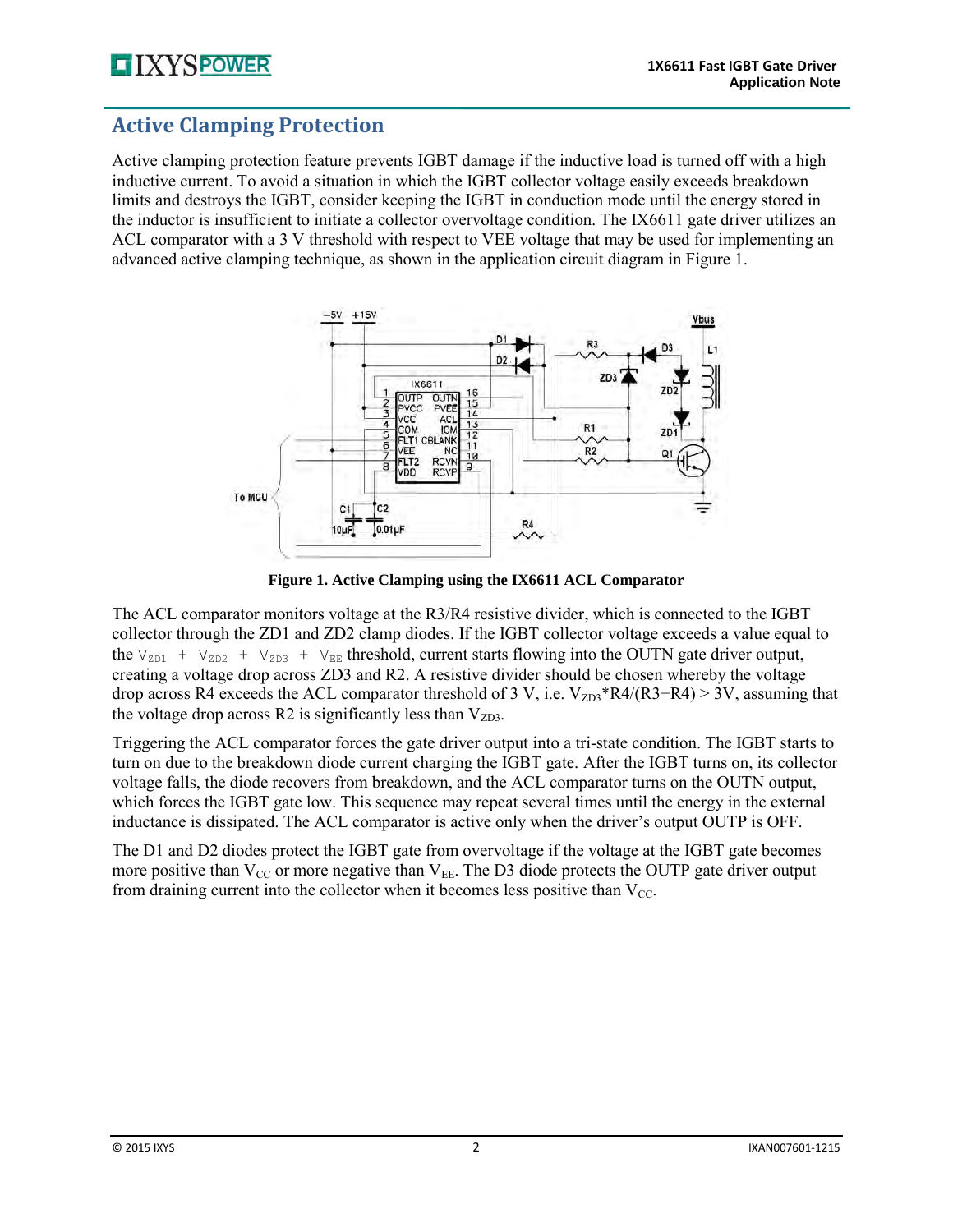#### **Overcurrent Protection**

The IX6611 gate driver includes an Overcurrent Comparator (OC COMP) with a 300 mV threshold, which is used to sense IGBT overcurrent conditions. The IGBT emitter current sense can be implemented by using either a low value current sense resistor or an IGBT with a secondary current sense output. The current sense method works well for high gain IGBTs that do not have inherent short circuit protection; see [Figure 2.](#page-2-0)



**Figure 2. Overcurrent Protection using the IX6611 ICM Comparator and Current Sense Resistor** 

<span id="page-2-0"></span>If an IGBT overcurrent fault occurs, the IGBT driver output is forced low for the remainder of the cycle. Normal operations resume at the beginning of the next PWM gate drive cycle. However, prematurely turning the IGBT off may cause an overvoltage condition at the IGBT collector. In this situation, the OUTP gate driver is turned off for the remainder of the cycle and the OUTN gate driver is controlled by the ACL comparator. Normal operations resume at the beginning of the next PWM gate drive cycle. A noise filter (R5C4) at the current sense input may be required due to low sense voltage.

An IGBT overcurrent fault event can occur any time during the ON time of the gate drive signal. When an overcurrent event occurs, the Output Fault Pulse Generator creates a narrow 200 ns pulse that is used by the fault control logic to communicate the fault condition to the MCU.

The OC comparator's input is grounded during the off time of the IGBT and remains grounded for a fixed amount of time immediately after the IGBT turns on, to prevent false tripping. The Leading Edge Blanking Circuit sets the blanking time, which is programmable by an external capacitor (see [Figure 2,](#page-2-0) capacitor C3). A careful setup of the application board layout is mandatory due to low sense voltage.

Traditional desaturation protection can also be implemented using a large ratio resistive divider across the collector to the emitter, as shown in [Figure 3.](#page-2-1)The R6/R7 resistive divider has two limitations regarding its value. A voltage drop across R6 should be above 300 mV to trigger the ICM comparator if an IGBT desaturation event occurs. Such a voltage drop should not exceed the  $V_{CC}$  voltage, when the IGBT is in an off state. If it is physically impossible, the clamping diode to  $V_{CC}$  should be used to prevent ICM comparator damage, as shown in D6, [Figure 3.](#page-2-1)



<span id="page-2-1"></span>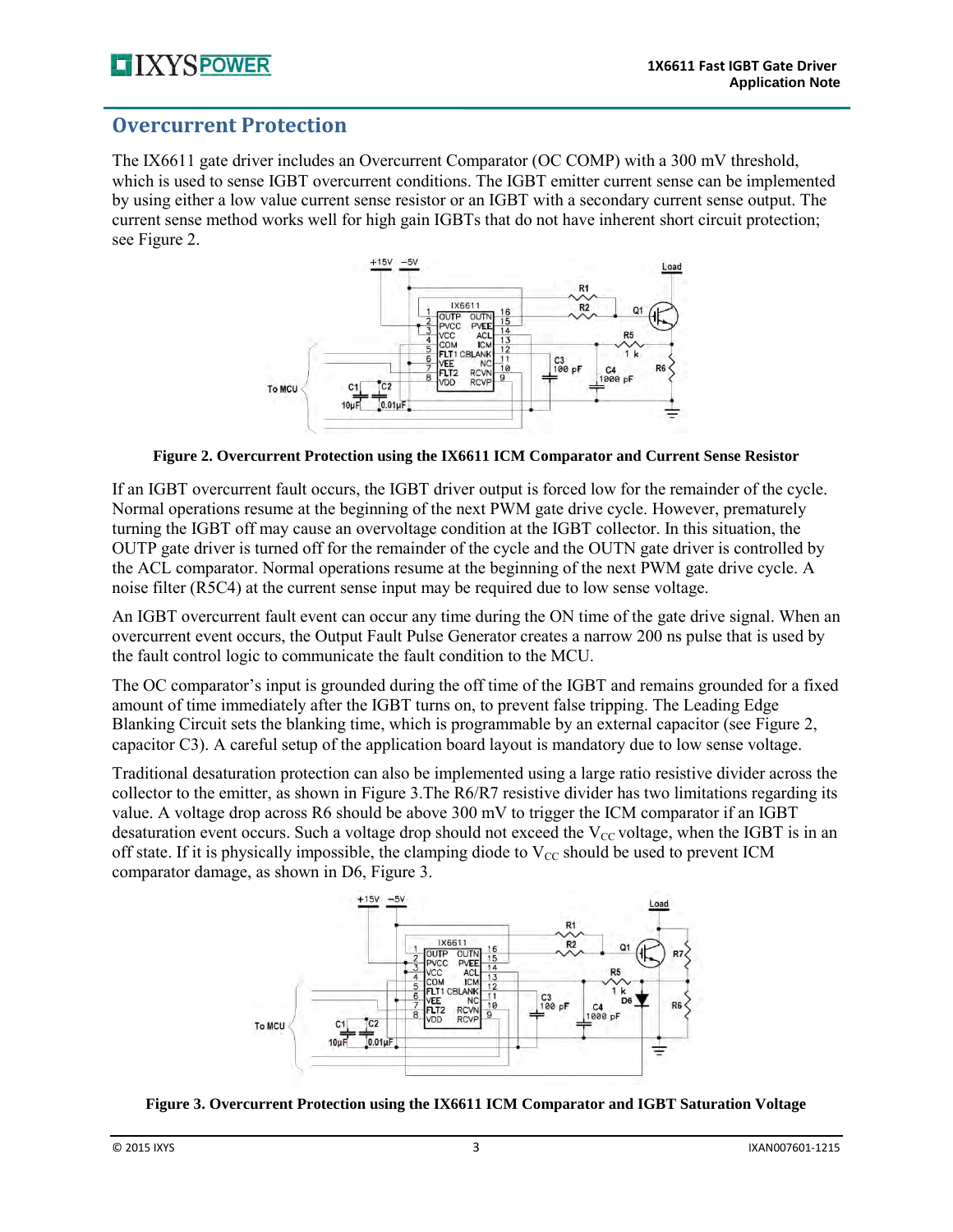#### **Undervoltage and Overvoltage Protection**

The IX6611 gate driver contains undervoltage and overvoltage lockout comparators that monitor the positive power supply terminal. If, at the beginning of the PWM pulse positive power supply, voltage is below the UVLO threshold or above the OVLO threshold, the gate driver output is driven low and it skips that PWM pulse. However, if UVLO or OVLO conditions occur after the PWM pulse start, these conditions are ignored until the next PWM pulse.

If the positive power supply recovers from the fault condition, normal operations resume on the next PWM pulse. The UVLO circuit becomes operational at  $V_{\text{CC}}$  above 3 V and keeps the gate driver output low until  $V_{CC}$  rises above the UVLO threshold. Fault information is communicated to the MCU as narrow pulses. Based on the type of fault, the fault control logic selects narrow pulses either from the input interface or from the output fault pulse generator.

A UVLO fault condition is communicated to the MCU as an FLT1 pulse that is an input interface pulse representing the leading edge of the PWM pulse, delayed by the IX6611 gate driver's propagation delay time. An OVLO fault condition is communicated to the MCU as an FLT2 pulse that is an input interface pulse representing the trailing edge of the PWM pulse, also delayed by the IX6611 gate driver's propagation delay time. The IGBT overcurrent condition is communicated to the MCU as an FLT2 pulse from the internal output fault pulse generator, which is synchronized with the overcurrent event, but not with the leading/trailing edges of the input PWM signal. FLT1 and FLT2 outputs are built with open drain architecture and are capable of sinking up to 1 A current.

#### **Interface**

The IX6611 gate driver's input interface works in start/stop mode with a short positive pulse signal at the RCVP input. This represents the leading edge of the PWM pulse and a short positive pulse at the RCVN input represents the falling edge of the PWM pulse. The IX6611 device's pulse recovery logic reconstructs the PWM pulse and generates complementary signals at the OUTP/OUTN outputs.

Leading/trailing edge pulses can be as short as 100 ns. This allows the use of either a direct MCU connection with the driver or isolation transformers with small volt-second value to transmit PWM pulses with a duration ranging from 200 ns to infinity. Therefore, the IX6611 gate driver may be used not only for fast switching applications like motor drivers, DC/DC converters, or AC/DC PFC converters, but also for switches of high power devices operating once per day, and similar applications.

The RCVP/RCVN logic inputs threshold is more than 2.2 V for logic "one" and less than 1.0 V for logic "zero". To reject noise and high frequency interference, a well-matched full differential architecture is used at receivers with 1 V hysteresis Schmitt Trigger buffers. This architecture provides a direct connection of the MCU to the gate driver in case of the MOSFET as gate driver load with VEE/PVEE and COMMON pins tied together. Gate driver inputs are of high impedance; therefore, MCU outputs should be configured as low current outputs. MCU inputs receiving information about fault conditions should be configured as pull-up inputs.

If the IX6611 gate driver is used to drive an IGBT and a negative voltage source is required, logic signals should be transmitted and received with respect to negative  $V_{EE}$  sources that require MCU ground to be connected to negative voltage sources, which may not be convenient or possible. In such instances, an isolation transformer should be used to separate the MCU and driver. This allows for galvanic isolation of the MCU from the IX6611 gate driver and high power devices, thereby significantly increasing MCU noise immunity in high power applications.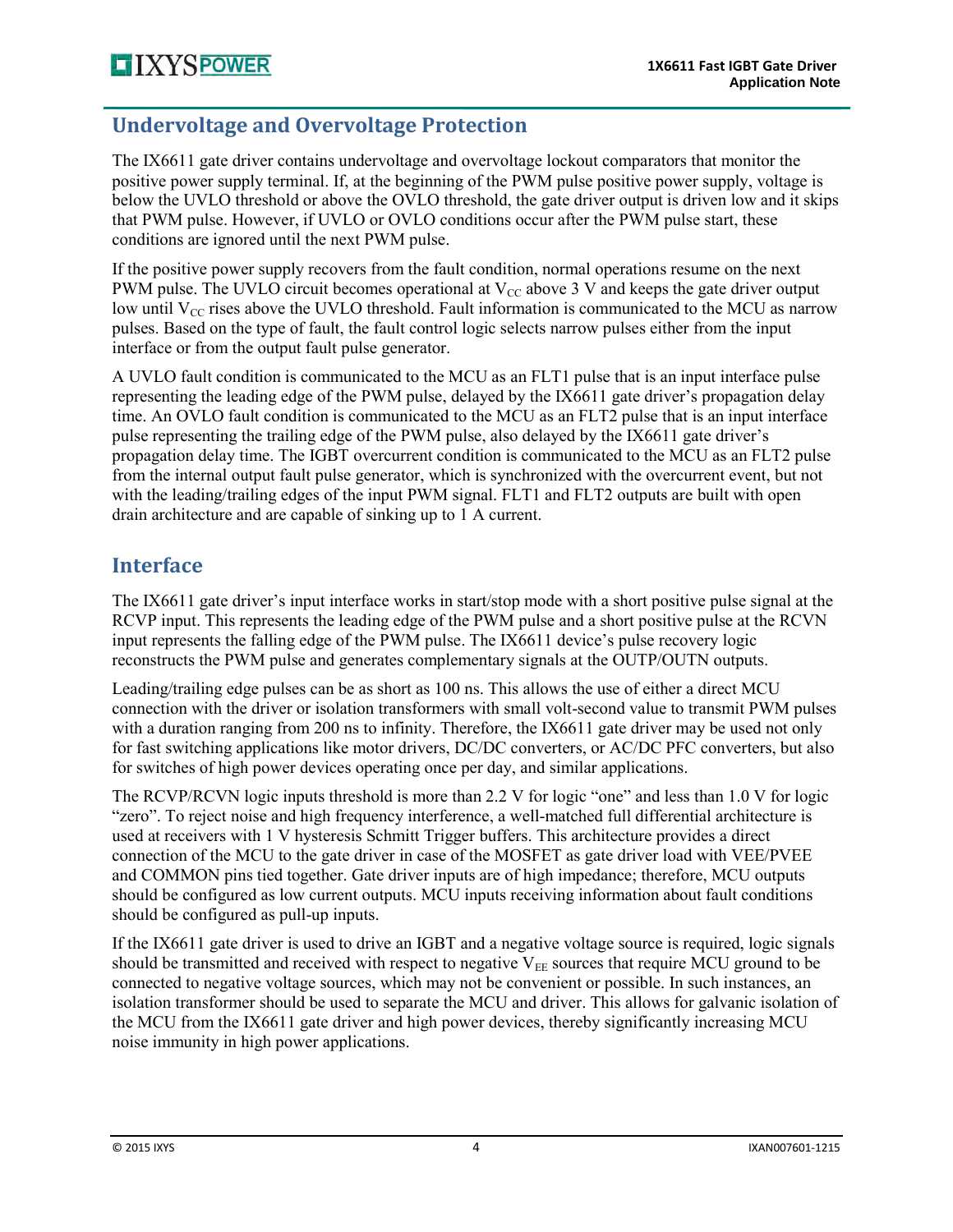

The input interface to the gate driver is designed to be compatible with pulse transformers with small volt-second value, such as standard Ethernet/10Base-T isolation transformers PE-68023, PE-65745, PE-65454, or similar devices.

The recommended MCU/gate driver connection with an isolation transformer is shown in [Figure 4.](#page-4-0)



**Figure 4. MCU Connection with the IX6611 Gate Driver using an Isolation Transformer** 

<span id="page-4-0"></span>If MCU outputs are of low current capability, additional MOSFETs (Q2 and Q3) should be used to drive the transformer. It is recommended to use windings with a 1:1.41 or 1:2 ratio to improve noise immunity on the driver's secondary side, especially for low voltage MCUs (i.e. 3.3 V or less).

Pay attention to fault signals at MCU inputs, which should not exceed MCU limits, because the IX6611 drive transformer's winding from VDD is equal to a 5 V source, and voltage on the MCU side is equal to 5 V multiplied by the transformer's coefficient. If required, use only one half of the secondary winding to decrease twice the amplitude of fault signals applied to the MCU inputs. Additionally, the Rl resistors can be split to create a resistive divider for incoming fault signals.

Shunt resistor Rs is used to prevent the transformer's winding from ringing on parasitic capacitance, which may create false triggering of the input of opposite polarity. Its value should be in the range of 20  $\Omega$  to 50  $\Omega$ . The D4 and D5 diode matrix with low forward voltage form a positive pulse only on the Rl load resistors, from which the IX6611 gate driver and MCU read information. The recommended Rl resistors' value should be in the range of 50  $\Omega$  to 500  $\Omega$  to maximize noise immunity. Decreasing the value of Rs and Rl resistors not only increases noise immunity but also increases the load on the transformer's primary side winding.

To avoid static electricity accumulation, a high voltage, low capacitance (220 pF – 470 pF) capacitor and/or 2–5 MΩ resistor should be installed between the IX6611 COMMON and MCU ground plane, as shown in [Figure 4](#page-4-0) (Cst, Rst).

# **Thermal Shutdown**

The IX6611 gate driver contains a thermal shutdown circuit to protect the device from damage due to excessive die temperature. When the junction temperature exceeds 150°C, the input signals to the gate driver and the ACL comparator are disabled and the gate driver output is forced low. The device resumes normal operation when the junction temperature falls below 130°C. It is recommended to solder the package bottom pad to the PCB pad tied to  $V_{EE}$  to improve package power dissipation.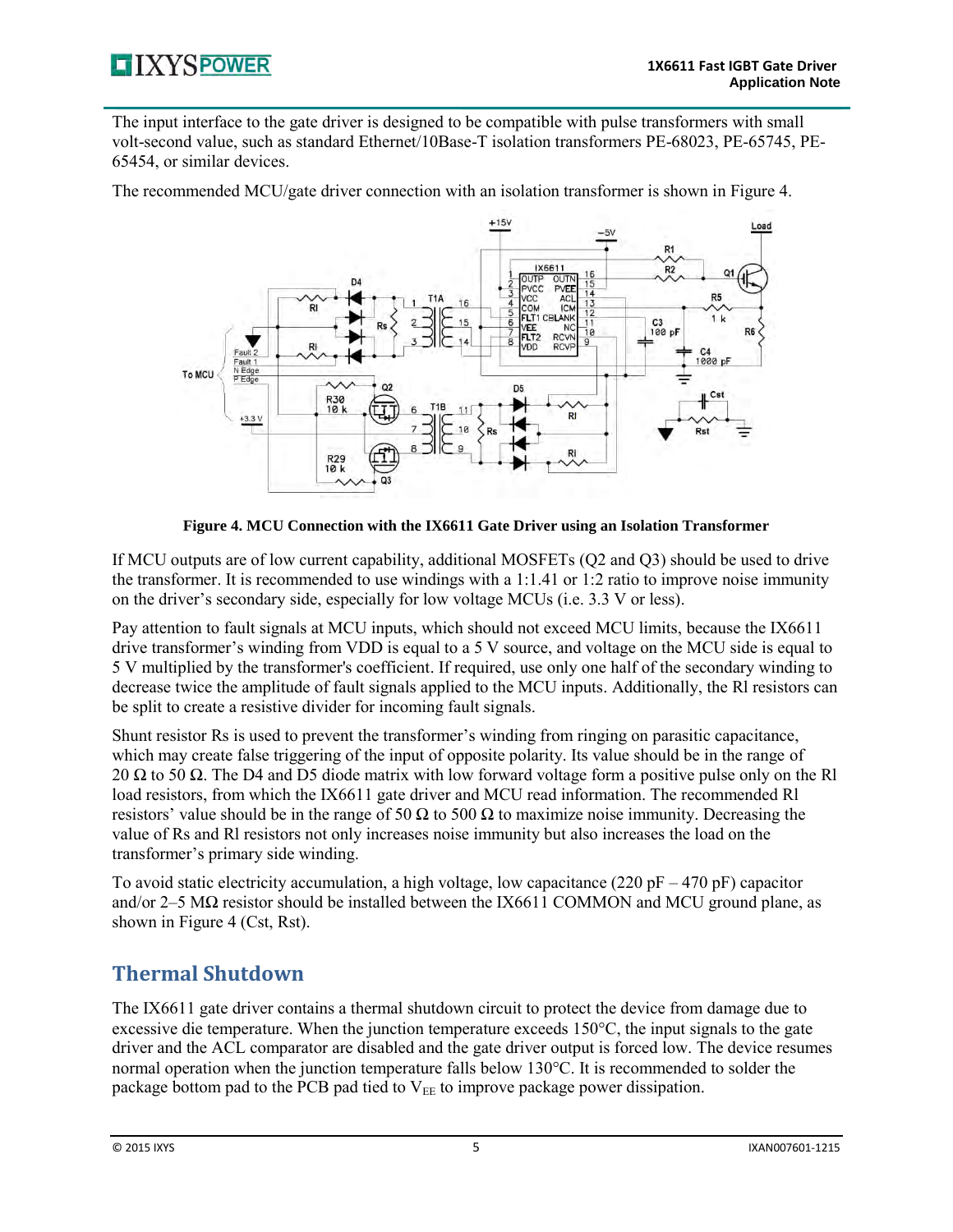#### **Layout Considerations**

The IX6611 is a high frequency high current driver capable of operating in very noisy environments such as high power motors, inductors, heaters, and other heavy industrial equipment. Close attention should be paid to the PCB layout to maximize noise immunity and performance of the driver.

[Figure 5](#page-5-0) depicts the recommended decoupling schematics and PCB layout for a IX6611 driving MOSFET. It is recommended to split the decoupling capacitors between the VCC and PVCC pins and locate them as close to the pins as possible. The C3 noise filtering capacitor should be located as close to the ICM input as possible to improve noise immunity. The ground plane should be connected to COMMON and tied to the high current circuit at one point only to avoid high current flowing under the IX6611 gate driver.



**Figure 5. Recommended Decoupling and PCB Layout for IX6611 Driving MOSFET** 

<span id="page-5-0"></span>The internal  $V_{DD}$  regulator provides power to the internal low voltage circuits that are referenced to  $V_{EE}$ . The regulator is powered from  $V_{CC}$  with respect to  $V_{EE}$  and its output voltage is referenced to  $V_{EE}$ . The C1 and C2 external bypass capacitors accommodate transient currents. When the MOSFET is used as a load,  $V_{EE}$  is connected to COMMON and  $V_{DD}$  voltage is +5V with respect to COMMON.

[Figure 6](#page-5-1) depicts the recommended decoupling schematics and PCB layout for an IX6611 driving IGBT. It is recommended to split the decoupling capacitors between the VEE and PVEE pins and locate them as close to the pins as possible. Additional decoupling capacitors may be required between VCC/PVCC and VEE/PVEE to accommodate transient currents.



<span id="page-5-1"></span>**Figure 6. Recommended Decoupling and PCB Layout for IX6611 Driving IGBT**